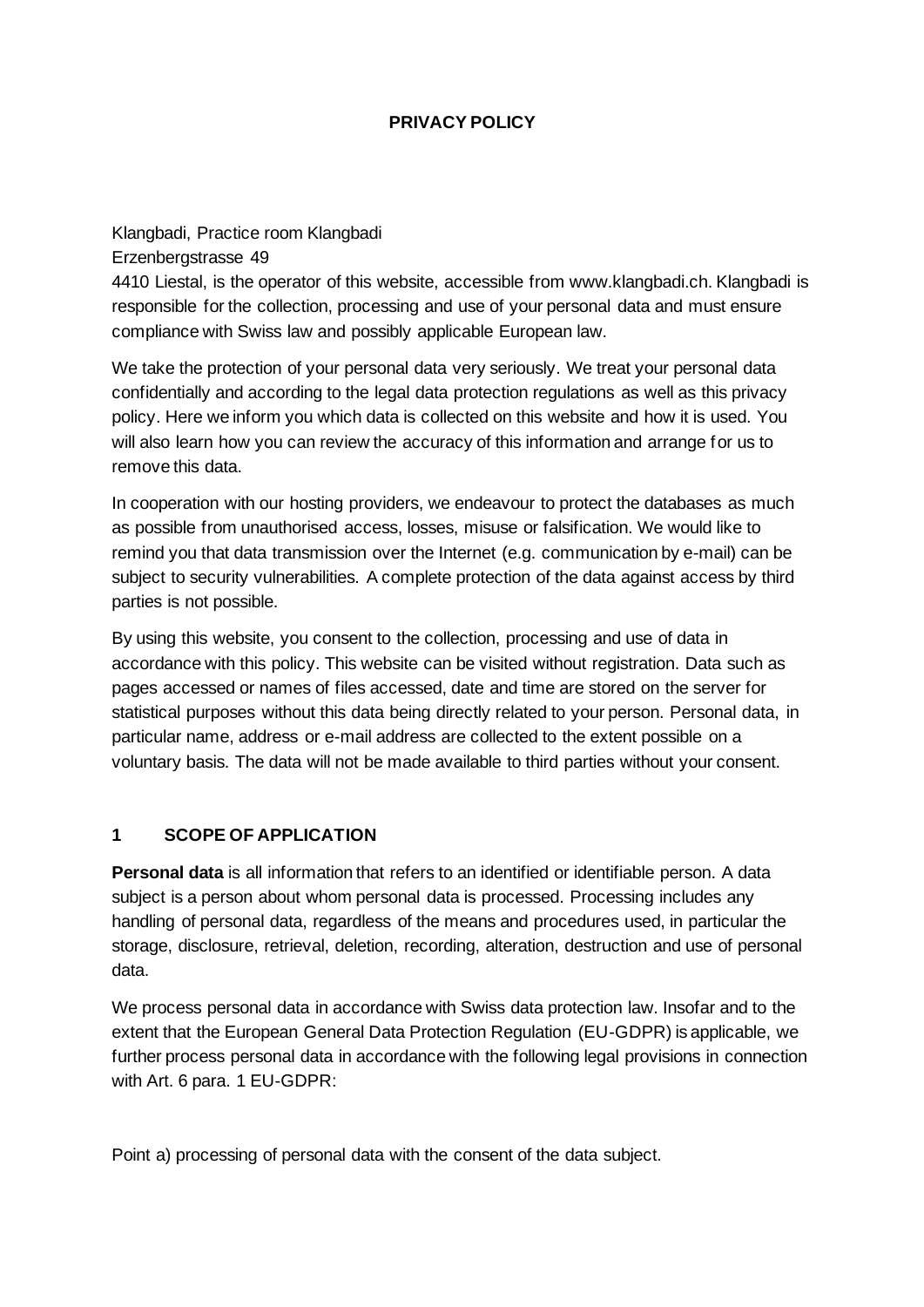Point b) Processing of personal data for the performance of a contract with the data subject and for the implementation of corresponding pre-contractual measures.

Point c) Processing of personal data to discharge a legal obligation to which we are subject under any applicable EU law or under any applicable law of a country in which the EU-GDPR is applicable in whole or in part.

Point d) The processing of personal data for the purpose of protecting the vital interests of the data subject or another natural person.

Point f) Processing of personal data to protect the legitimate interests of us or third parties, unless the fundamental freedoms and rights and interests of the data subject prevail. In particular, legitimate interests include our business interest in being able to provide our website, information security, the enforcement of our own legal claims and compliance with Swiss law.

We process personal data for the duration necessary for the respective purpose or purposes. In the case of longer-term storage obligations due to legal and other obligations to which we are subject, we limit the processing accordingly.

#### **2 COLLECTION, USE AND PROCESSING OF PERSONAL DATA**

#### **2.1 When you Visit our Website**

When you visit our website, certain data is automatically stored on our servers or on servers of services and products that we procure and/or have installed for purposes of system administration, statistics, security, or tracking. This information may include the following:

the name of your Internet service provider

your IP address (under certain circumstances)

the version of your browser software

the operating system of the computer with which our website was accessed

the date

the time

the website from which you are visiting our website

the search words you used to find our website

Under certain circumstances, this data may allow conclusions to be drawn about a particular visitor. However, personal data is not used in this context.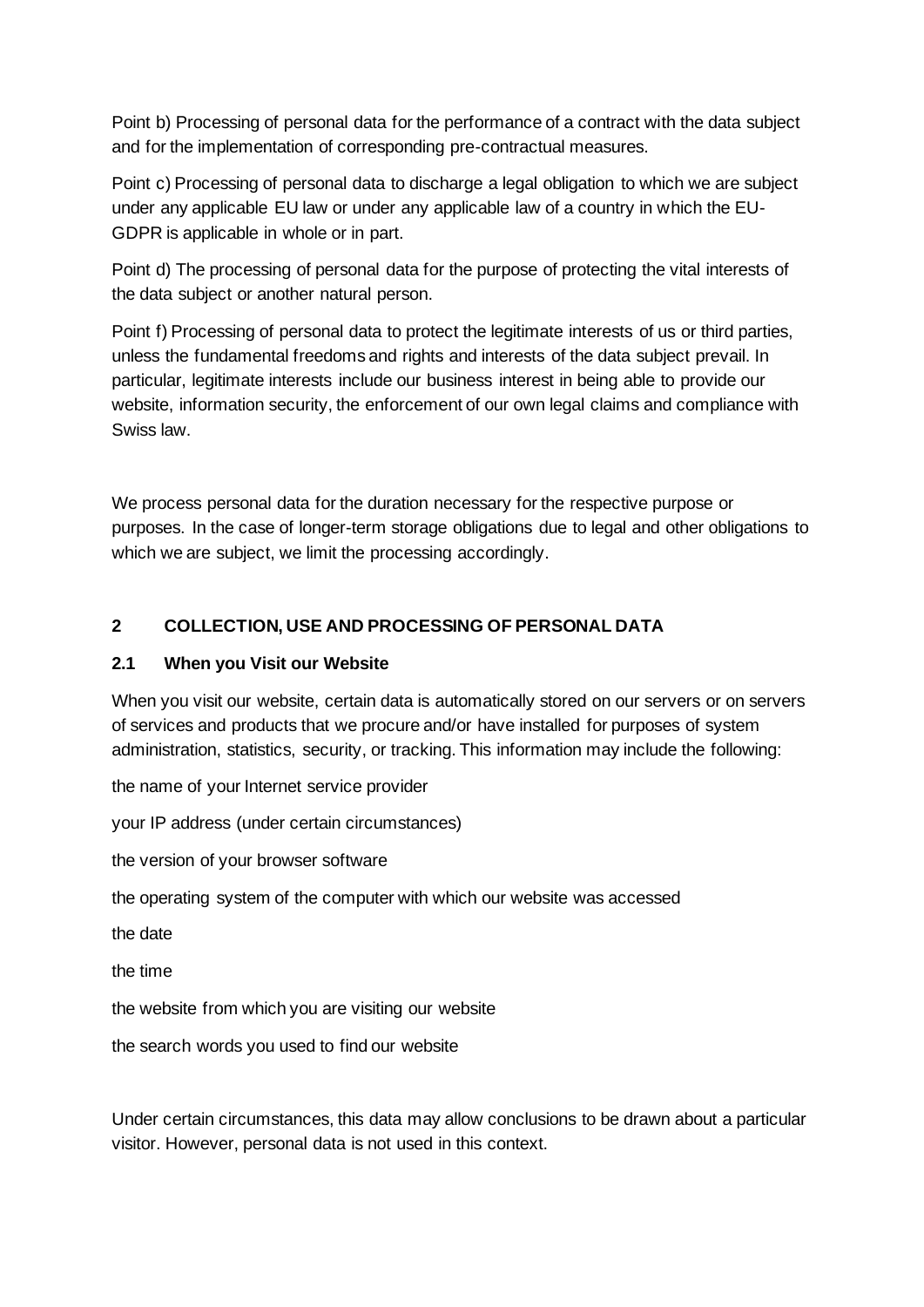# **2.2 Third Parties**

We will only pass on your data if we are obliged to do so by law or by official or court orders. Your personal data will not be passed on to third parties for purposes other than those stated herein.

# **3 YOUR RIGHTS**

You can request information about your data stored by us at any time. We kindly ask you to send a request for information by e-mail to the address below. Together with the request, you will need proof of your identity at the same address.

You have the possibility to request the deletion or correction of your data at any time. You are of course also entitled at any time to revoke your consent to the use or processing of personal data with effect for the future.

Stored data will be deleted by us if they are no longer needed for the purpose indicated. With regard to the deletion of data, it should be noted that we are subject to certain legal obligations, which provide for certain data to be retained. We have to comply with this obligation. If you wish the deletion of data which are subject to the legal storage obligation, the data will be blocked in our system and only used to fulfil the legal storage obligations. After expiry of the retention period, your request for deletion will be complied with.

If your personal data can be processed on the basis of legitimate interests, you have the right to object to the processing of your personal data if there are reasons for doing so which arise from your particular situation or the objection is directed against direct marketing. In the latter case, you have a general right of objection, which is implemented by us without the need to indicate a particular circumstance.

Furthermore, you also have the option to receive your personal data, which you have provided to us, or to request the transfer to another responsible person.

We kindly ask you to send us an e-mail at info@klangbadi.ch. We reserve the right to require you to provide us with an identity card and to assume the effective costs in advance should the effort involved be disproportionately high.

# **4 CONTACT DETAILS**

Here are our contact details:

Klangbadi, Practice room Klangbadi Erzenbergstrasse 49 4410 Liestal info@klangbadi.ch www.klangbadi.ch